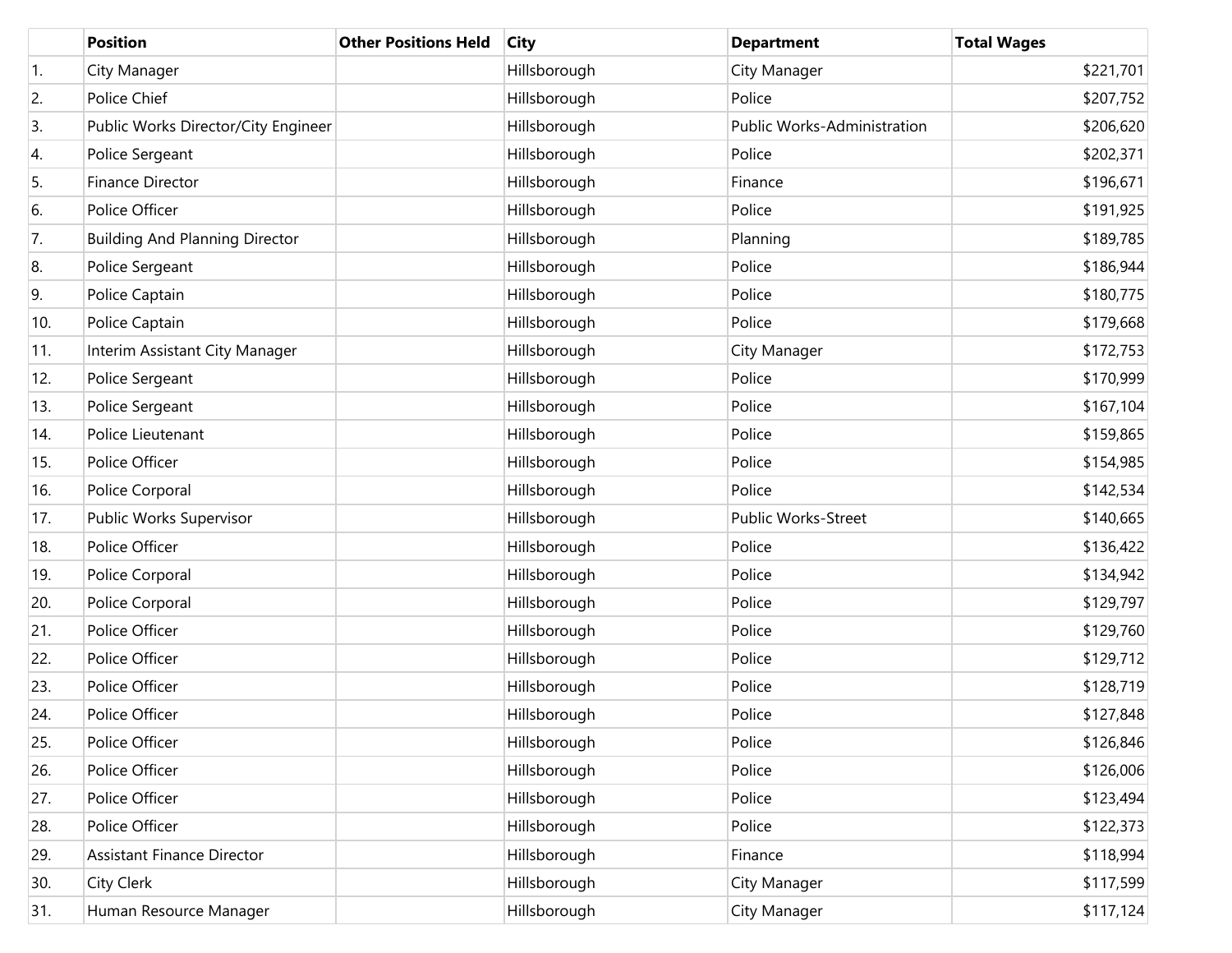| 32. | Public Works Supervisor                   | Hillsborough | Public Works-Water          | \$115,713 |
|-----|-------------------------------------------|--------------|-----------------------------|-----------|
| 33. | <b>Building Official</b>                  | Hillsborough | <b>Building</b>             | \$114,901 |
| 34. | Senior Building Inspector/Plan<br>Checker | Hillsborough | <b>Building</b>             | \$112,890 |
| 35. | Lead Maintenance Worker                   | Hillsborough | Public Works-Water          | \$111,362 |
| 36. | Assistant Superintendent                  | Hillsborough | Public Works-Administration | \$110,479 |
| 37. | <b>Executive Assistant</b>                | Hillsborough | Police                      | \$109,236 |
| 38. | Police Officer                            | Hillsborough | Police                      | \$106,229 |
| 39. | Public Works Supervisor                   | Hillsborough | <b>Public Works-Sewer</b>   | \$103,312 |
| 40. | Senior Accounting Technician              | Hillsborough | Finance                     | \$102,082 |
| 41. | <b>Communication Officer II</b>           | Hillsborough | Police                      | \$98,506  |
| 42. | Maintenance Worker II                     | Hillsborough | Public Works-Sewer          | \$96,049  |
| 43. | <b>Building Inspector II</b>              | Hillsborough | <b>Building</b>             | \$95,860  |
| 44. | <b>Communication Officer II</b>           | Hillsborough | Police                      | \$93,564  |
| 45. | Lead Maintenance Worker                   | Hillsborough | Public Works-Water          | \$93,330  |
| 46. | Code Enforcement Officer II               | Hillsborough | Police                      | \$89,818  |
| 47. | Maintenance Worker II                     | Hillsborough | <b>Public Works-Street</b>  | \$89,762  |
| 48. | <b>Communication Officer II</b>           | Hillsborough | Police                      | \$89,557  |
| 49. | Maintenance Worker II                     | Hillsborough | Public Works-Sewer          | \$89,124  |
| 50. | Public Works Inspector I                  | Hillsborough | Public Works-Administration | \$87,649  |
| 51. | Police Corporal                           | Hillsborough | Police                      | \$87,050  |
| 52. | Water Quality Technician                  | Hillsborough | Public Works-Water          | \$86,847  |
| 53. | <b>Communication Officer II</b>           | Hillsborough | Police                      | \$85,669  |
| 54. | Assistant Engineer II                     | Hillsborough | Public Works-Administration | \$84,840  |
| 55. | Lead Maintenance Worker                   | Hillsborough | Public Works-Sewer          | \$84,028  |
| 56. | Management Analyst II                     | Hillsborough | Public Works-Administration | \$83,385  |
| 57. | Assistant Engineer II                     | Hillsborough | Public Works-Administration | \$82,232  |
| 58. | <b>Accounting Technician</b>              | Hillsborough | Finance                     | \$79,163  |
| 59. | Maintenance Worker II                     | Hillsborough | Public Works-Sewer          | \$78,282  |
| 60. | Records Clerk II                          | Hillsborough | Police                      | \$77,868  |
| 61. | Maintenance Worker II                     | Hillsborough | Public Works-Sewer          | \$77,272  |
| 62. | Maintenance Worker II                     | Hillsborough | Public Works-Water          | \$76,979  |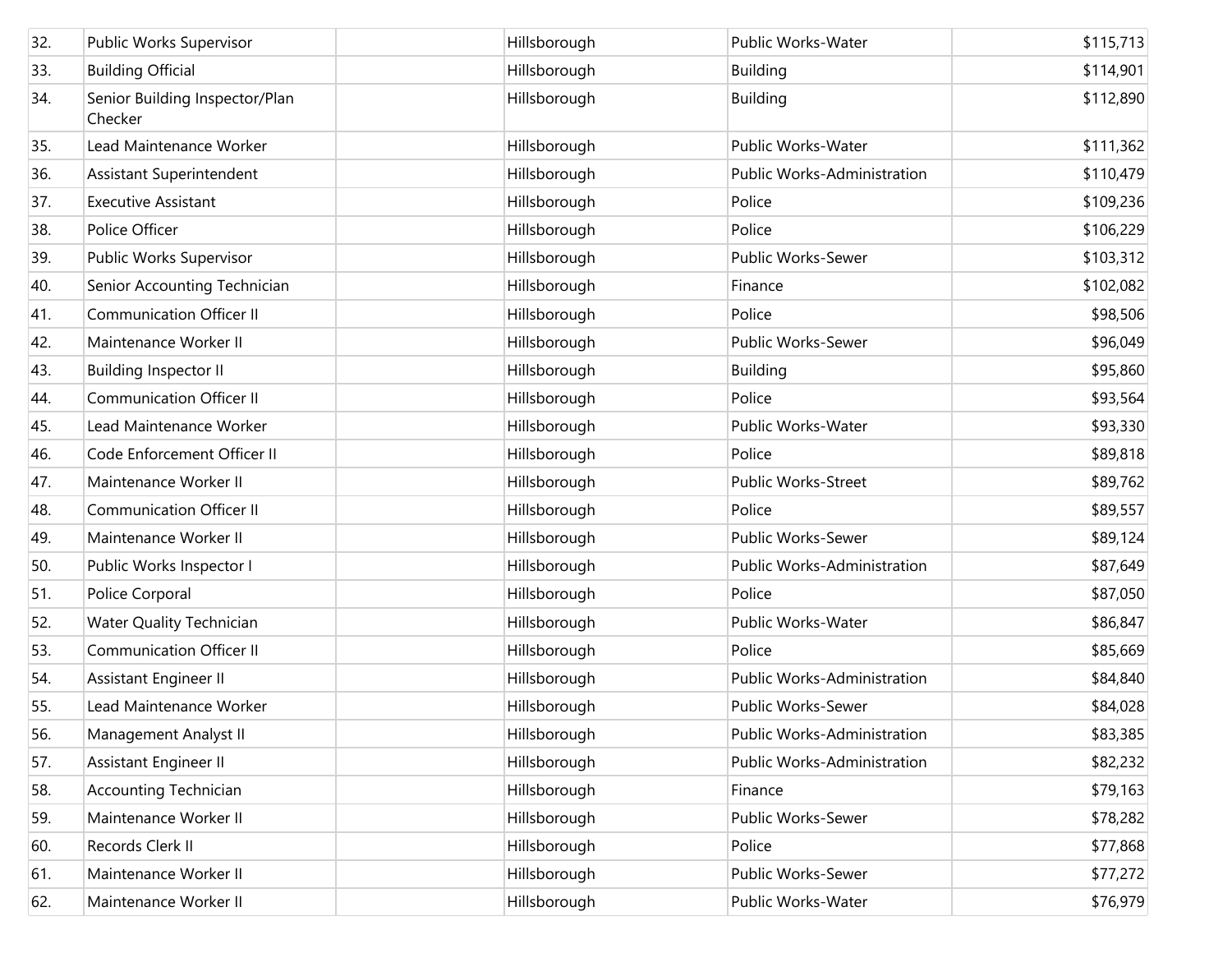| 63. | Lead Maintenance Worker                  | Hillsborough | <b>Public Works-Street</b>  | \$76,862 |
|-----|------------------------------------------|--------------|-----------------------------|----------|
| 64. | Maintenance Worker II-                   | Hillsborough | <b>Public Works-Street</b>  | \$76,126 |
| 65. | Associate Planner                        | Hillsborough | Planning                    | \$75,608 |
| 66. | Facilities Leadworker                    | Hillsborough | Public Works-Administration | \$74,901 |
| 67. | Support Specialist                       | Hillsborough | <b>Building</b>             | \$73,296 |
| 68. | Maintenance Worker II                    | Hillsborough | Public Works-Sewer          | \$72,395 |
| 69. | Maintenance Worker II                    | Hillsborough | Public Works-Water          | \$72,099 |
| 70. | Maintenance Worker I                     | Hillsborough | Public Works-Water          | \$70,627 |
| 71. | Permit Technician I                      | Hillsborough | <b>Building</b>             | \$68,033 |
| 72. | Maintenance Worker II                    | Hillsborough | Public Works-Water          | \$67,925 |
| 73. | <b>Accounting Technician</b>             | Hillsborough | Finance                     | \$67,828 |
| 74. | Support Specialist                       | Hillsborough | <b>Building</b>             | \$63,181 |
| 75. | Maintenance Worker II                    | Hillsborough | Public Works-Sewer          | \$62,803 |
| 76. | Maintenance Worker I                     | Hillsborough | Public Works-Water          | \$60,692 |
| 77. | Maintenance Worker I                     | Hillsborough | Public Works-Water          | \$58,794 |
| 78. | Administrative Assistant                 | Hillsborough | Public Works-Administration | \$57,435 |
| 79. | Gis Technician                           | Hillsborough | Public Works-Sewer          | \$50,153 |
| 80. | Police Trainee                           | Hillsborough | Police                      | \$44,276 |
| 81. | Associate Planner                        | Hillsborough | Planning                    | \$32,700 |
| 82. | Temporary                                | Hillsborough | Public Works-Water          | \$29,520 |
| 83. | Public Works Supervisor                  | Hillsborough | Public Works-Administration | \$29,003 |
| 84. | Public Works Supervisor                  | Hillsborough | Public Works-Sewer          | \$28,734 |
| 85. | Police Officer                           | Hillsborough | Police                      | \$27,503 |
| 86. | <b>Communication Officer I-Part Time</b> | Hillsborough | Police                      | \$25,638 |
| 87. | Community Service Officer                | Hillsborough | Police                      | \$22,645 |
| 88. | Administrative Assistant                 | Hillsborough | Public Works-Administration | \$19,142 |
| 89. | Police Trainee                           | Hillsborough | Police                      | \$18,343 |
| 90. | Police Trainee                           | Hillsborough | Police                      | \$18,337 |
| 91. | Service Clerk II                         | Hillsborough | Public Works-Administration | \$15,634 |
| 92. | Support Specialist                       | Hillsborough | <b>Building</b>             | \$13,992 |
| 93. | Temporary                                | Hillsborough | <b>Building</b>             | \$12,240 |
| 94. | Program Coordinator                      | Hillsborough | City Manager                | \$11,547 |